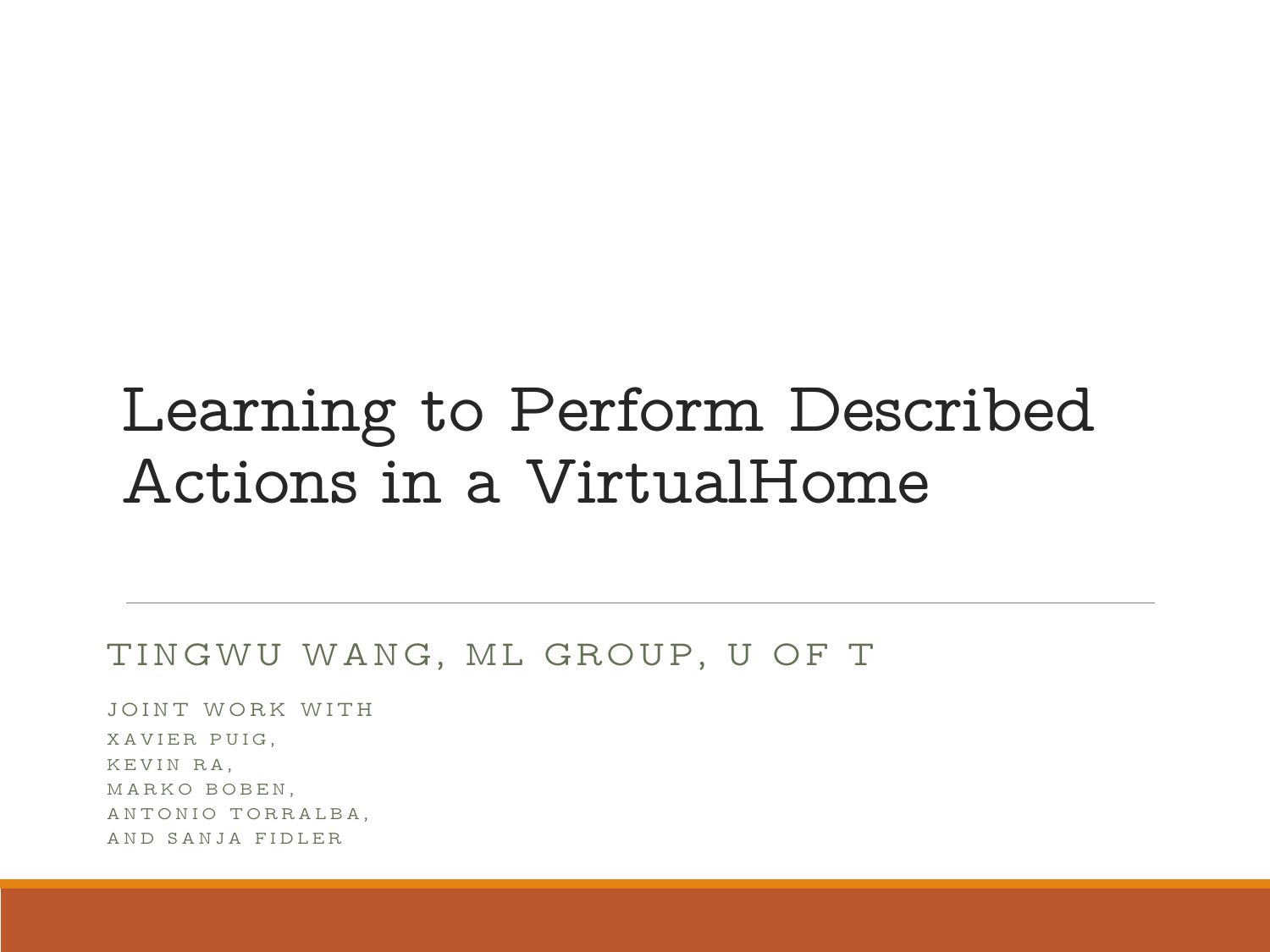### Contents

- 1. Introduction
- 2. Dataset and Platform
- 3. Script Generation from Described Actions
- 4. Results
- 5. Concluding Remarks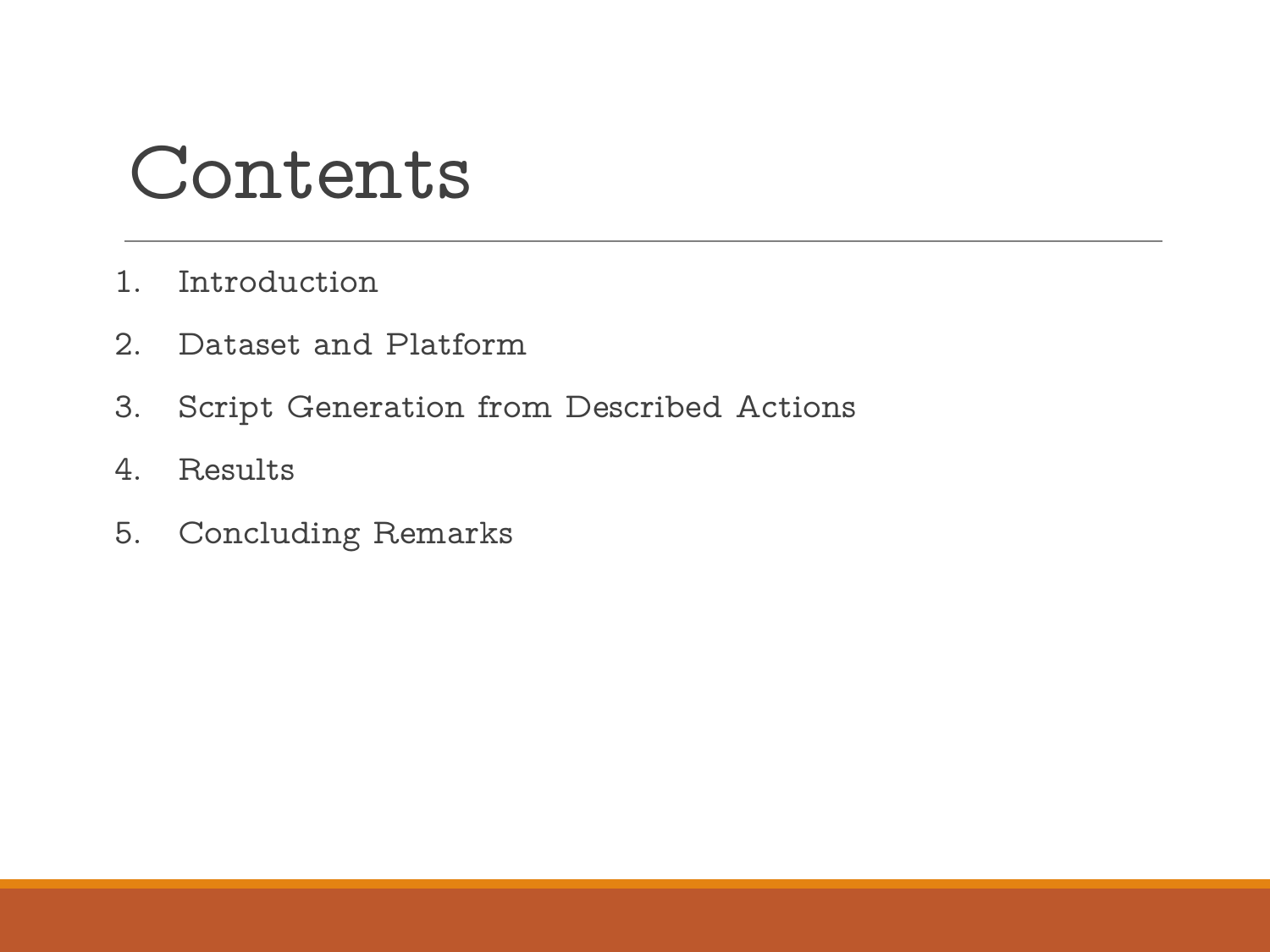### Introduction

- 1. Background
	- 1. Target: autonomous agents (domestic robots)
	- 2. Understand human instructions
	- 3. Able to execute them correctly



say we have this cute red-eyed robot in our house.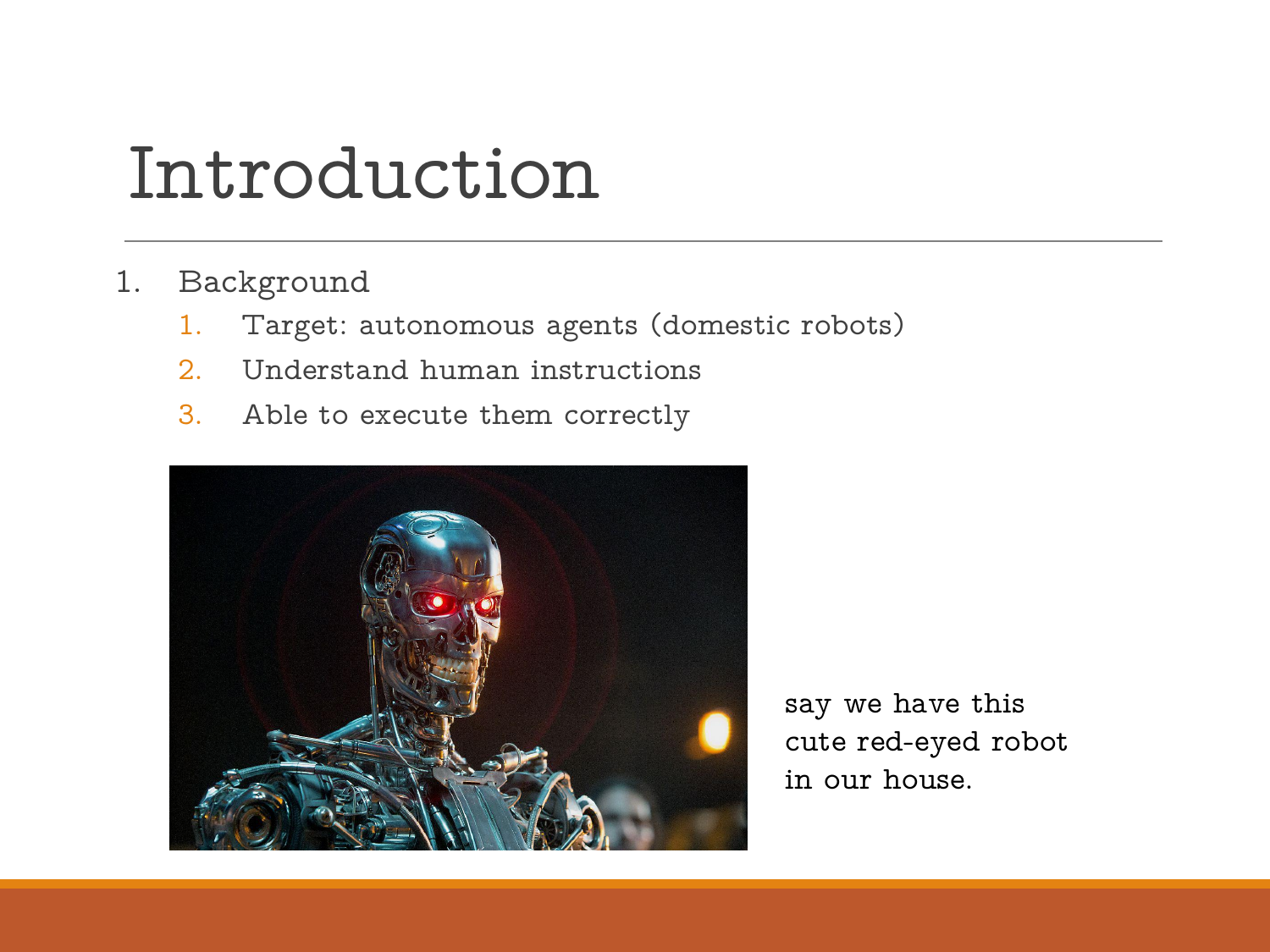### Introduction

- 1. How robots "do" things?
	- 1. Robot uses executable pseudo-code
	- 2. Stupid robots acts according to
		- 1. predefined "Atomic Action Triplets"
		- 2. if smarter, download new sequences
	- 3. Clever robots learn and predict new sequences
		- 1. understand natural language "find a book and start to read" "give me a beer" "tell the salesman I am not here grab C Novel number 1 in the house!"
		- 2. understand teaching videos

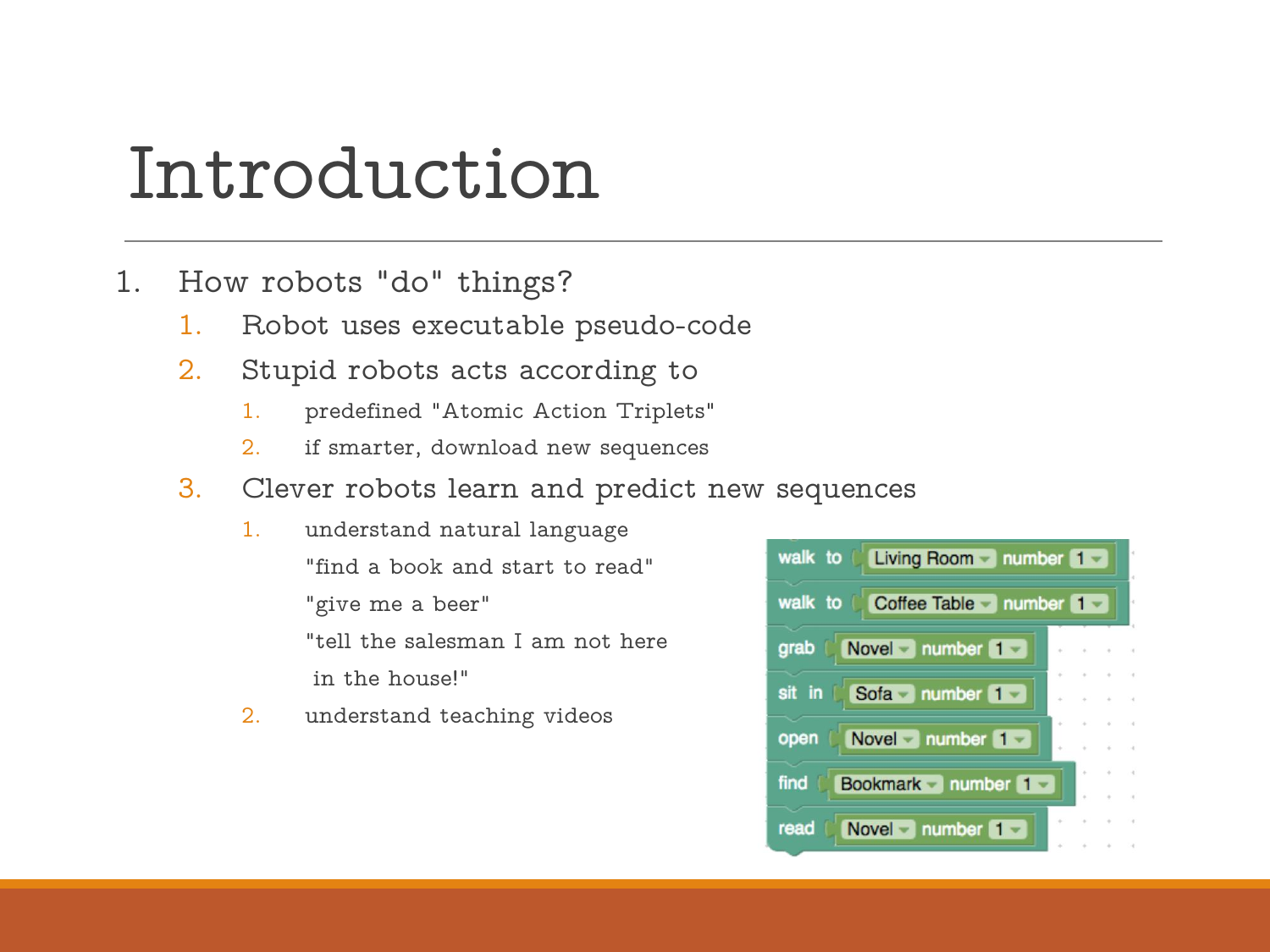### Dataset and Platform

- 1. Crowd-sourcing the Scripts for Tasks
	- 1. We crowd-source the scripts on AMT, and have them rechecked with a high-quality annotator via Upwork
- 2. Creating the Virtual Environment
	- 1. We exploit the Unity3D game engine to create our VirtualHome
		-
		- 2. independent of the real robot platform **Enter your script here**
		- 3. excecute the predicted actions and the stations and the station excecute the predicted actions and the station

#### **Action Description**

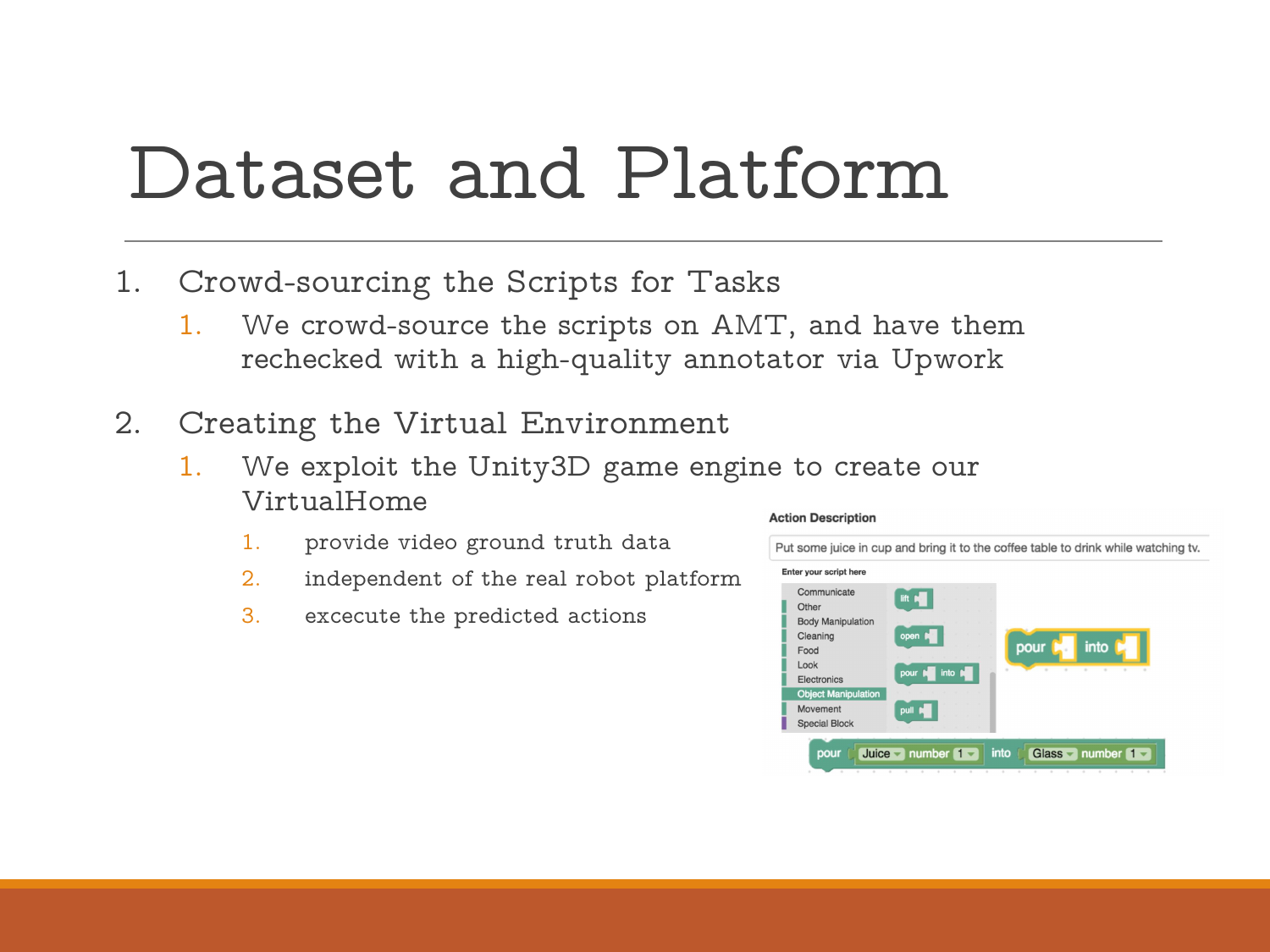## Dataset and Platform

- 1. Data statistics
	- 1. five rooms, three 'robots'
	- 2. more than 70 actions and 260 objects to interact
- 2. Robots able to act according to the predicted atomic actions

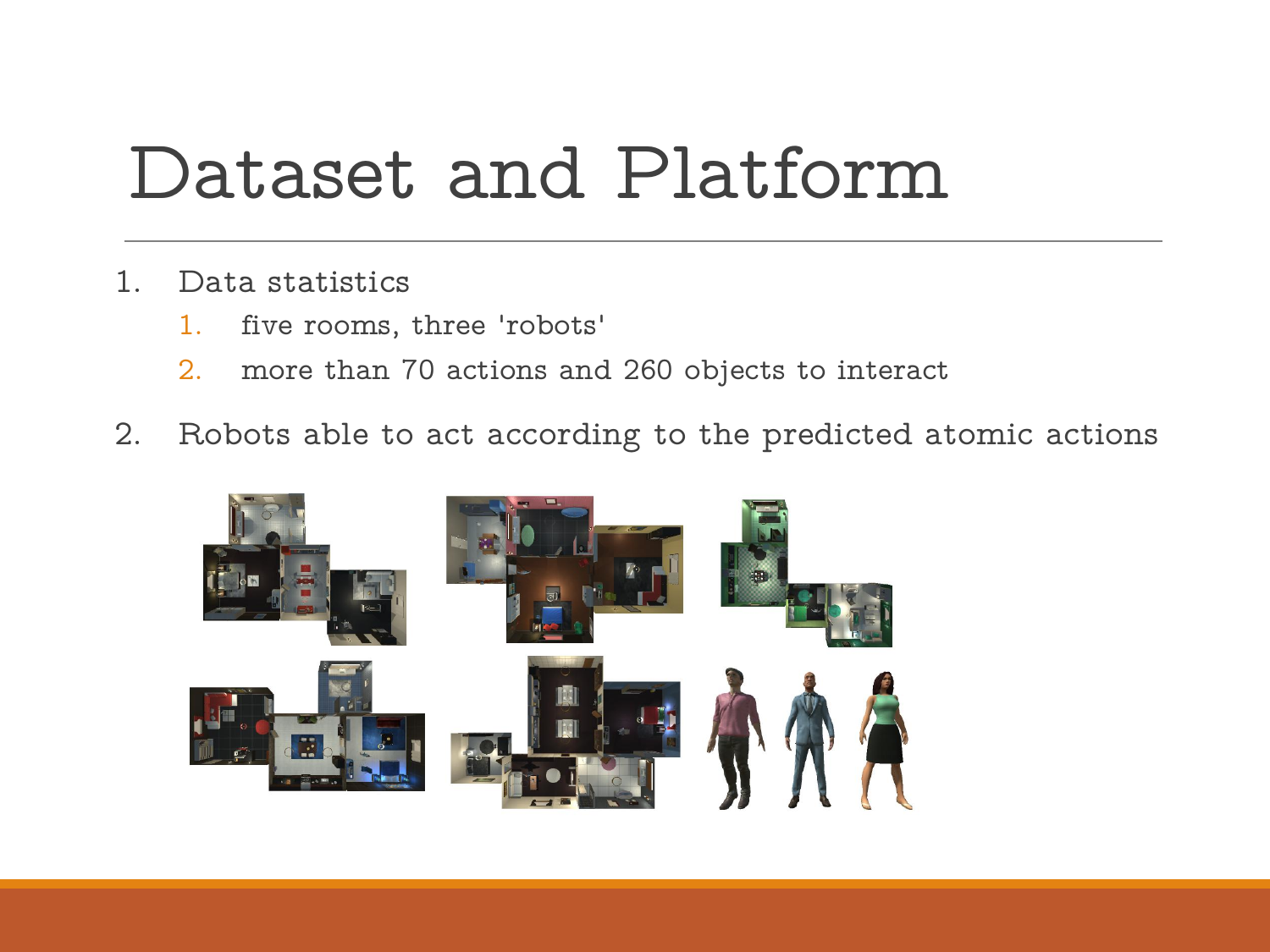## Script Generation from Described Actions

- 1. Sequence to sequence baseline
	- 1. each atomic triplet is a token.
- 2. Attention decoder with minimum number of parameters
	- 1. treat the transition from human natural language to atomic action sequences as language translation
	- 2. directly using w2v embedding as attentions?
- 3. w2v pretrained embedding
	- 1. note that atomic triplet consists of one action and two objects
	- 2. limited data
- 4. Video model?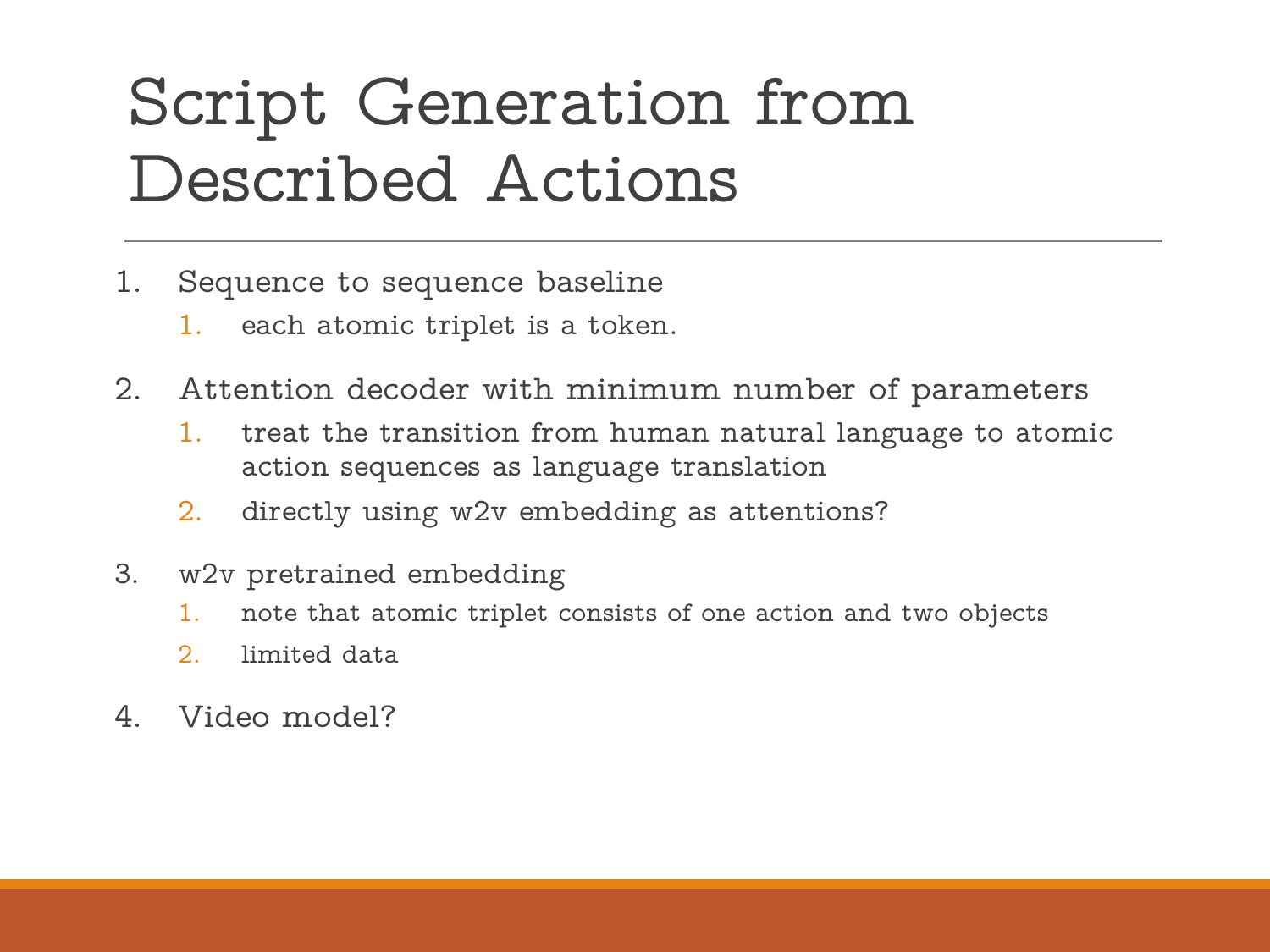### Script Generation from Described Actions

1. Proposed Model

$$
\tilde{a}_i = W_a a_i, \quad \tilde{o}_{i,1} = W_o o_{i,1}, \quad \tilde{o}_{i,2} = W_o o_{i,2}
$$

$$
v_i = \text{mean}(\tilde{a}_i, \tilde{o}_{i,1}, \tilde{o}_{i,2})
$$

$$
p_i^t = \text{softmax}_i(v_i^T \cdot h^t)
$$

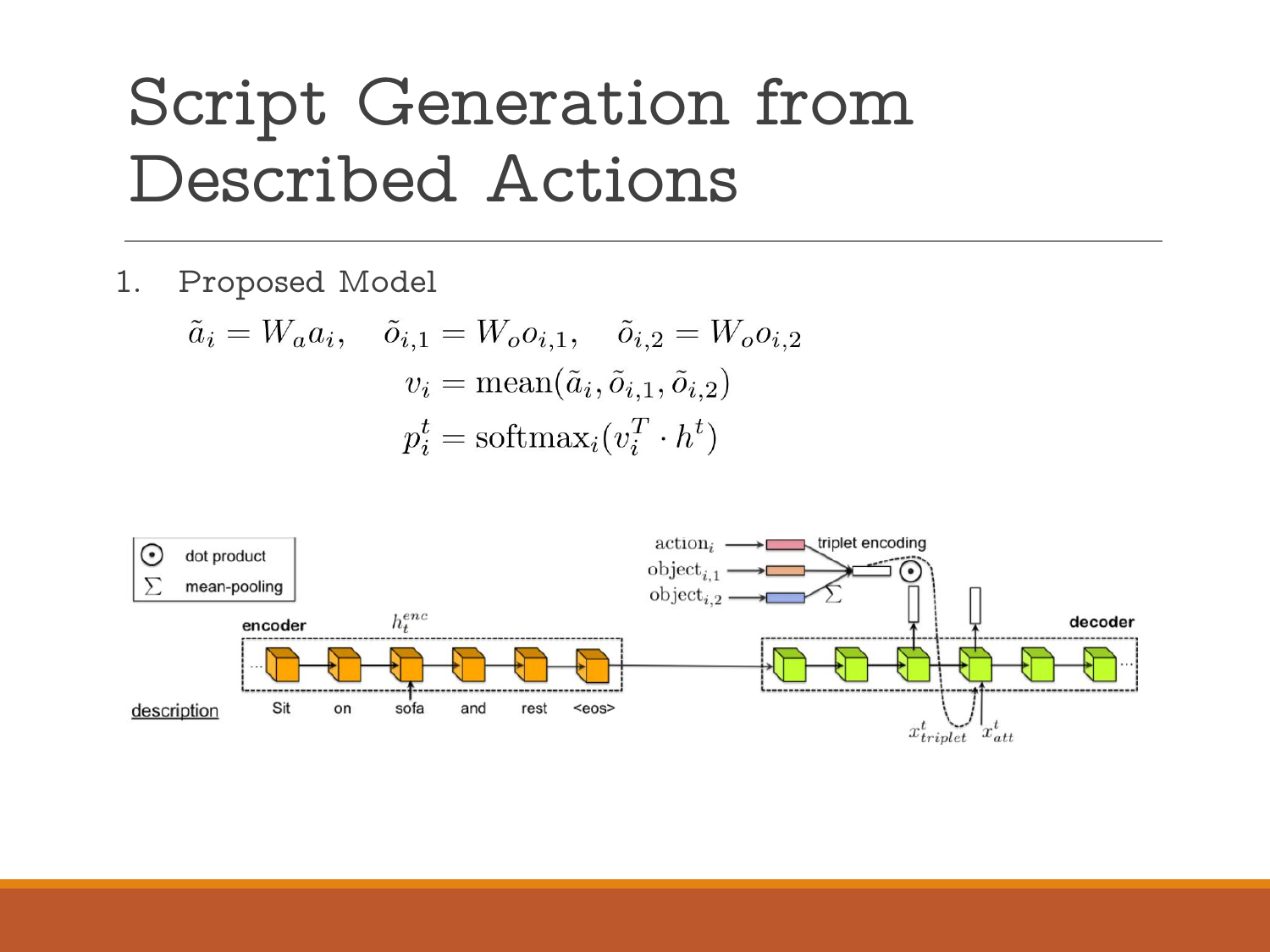### Results

#### 1. Text model

| Method                  | Action   | Objects  | <b>Triplets</b> | Mean Acc. | Method                  | Action | Objects | <b>Triplets</b> | Mean Acc. |
|-------------------------|----------|----------|-----------------|-----------|-------------------------|--------|---------|-----------------|-----------|
| <b>Random Sampling</b>  | 32.8%    | $4.1\%$  | 2.1%            | 13.0%     | <b>Random Sampling</b>  | 15.8%  | 2.0%    | 0.4%            | $6.1\%$   |
| <b>Random Retrieval</b> | 47.6%    | 8.9%     | $8.0\%$         | 21.5%     | <b>Random Retrieval</b> | 21.4%  | 3.3%    | 2.6%            | 9.1%      |
| Skipthoughts            | 66.2%    | 28.2%    | 25.7%           | 40.0%     | Skipthoughts            | 31.5%  | 19.3%   | $5.7\%$         | 18.8%     |
| Seq2seq                 | 69.2%    | 61.4%    | 56.6%           | 62.4%     | Seq2seq                 | 32.4%  | 19.6%   | 5.8%            | 22.6%     |
| Our model               | $77.7\%$ | $71.0\%$ | 66.4%           | 73.7%     | Our model               | 38.1%  | 26.8%   | $21.6\%$        | 28.8%     |

Table 3. Accuracy of script generation on SyntheticScripts (left) and Actions2Scripts (right). To evaluate our scripts against ground-truth we compute the length of longest common subsequence and normalize it by the max length of the two scripts. This mimics IoU for scripts.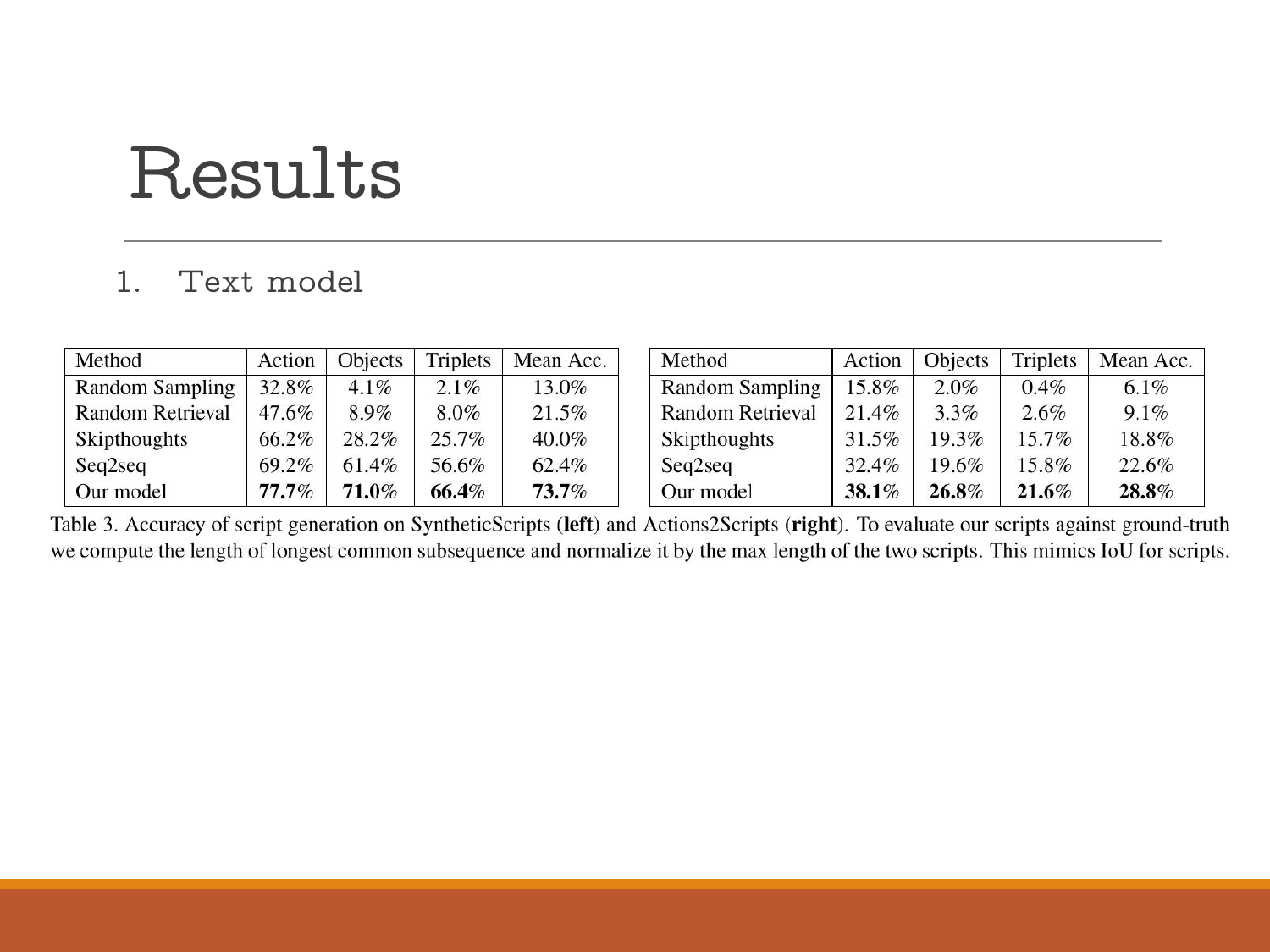### Results

1. Generating videos according to action prediction (limited time)



Description: Get an empty glass. Take milk from refrigerator and open it. Pour milk into glass.



Description: Turn on computer. Open browser.



Description: Go watch TV on the couch. Turn the TV off and grab the coffee pot. Put the coffee pot on the table and go turn the light on.



Description: Look at the clock then get the magazine and use the toilet. When done put the magazine on the table.



Description: Take the face soap to the kitchen counter and place it there. Turn toaster on and then switch it off. Place the pot on the stove.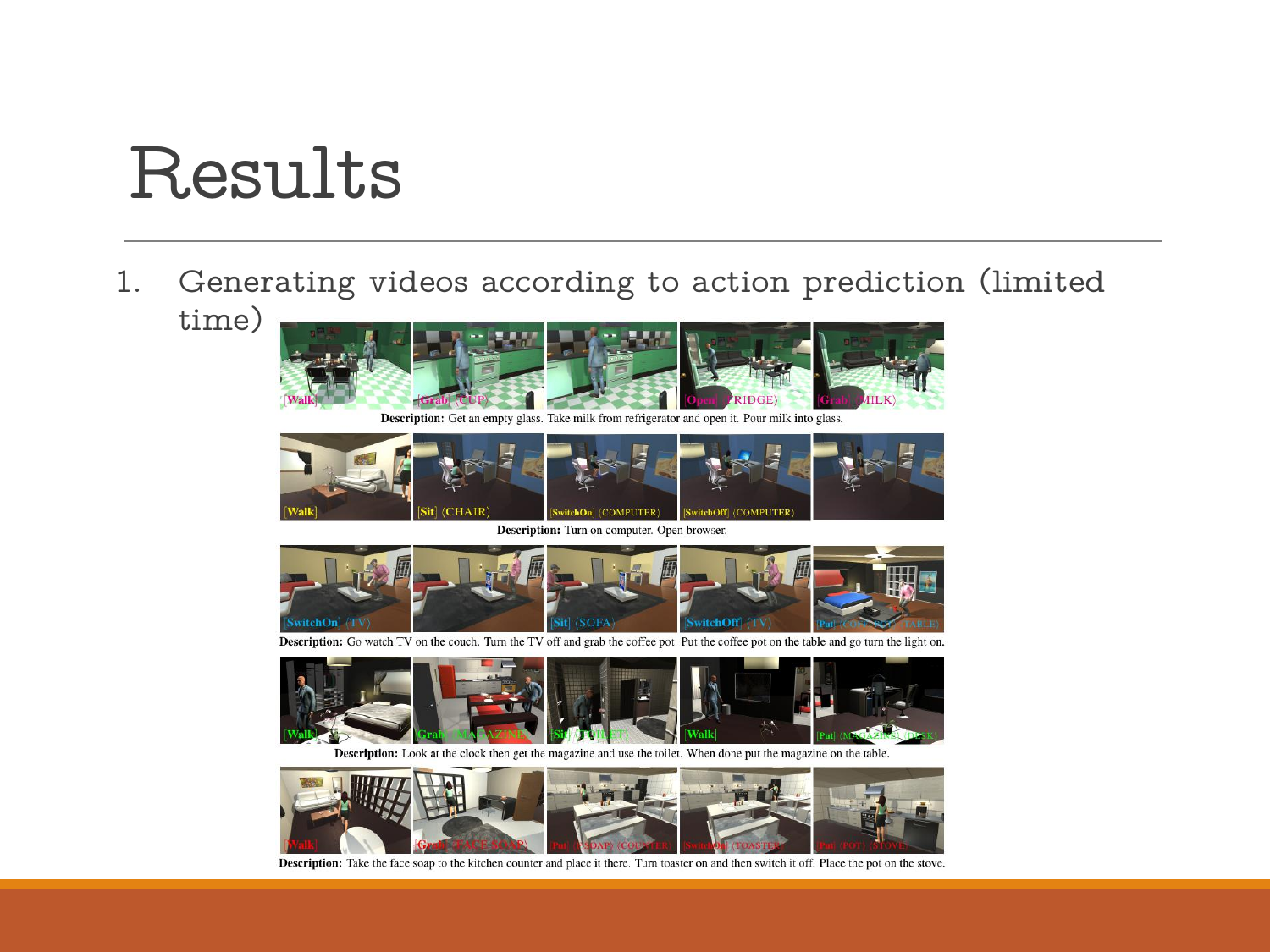# Concluding Remarks

- 1. Work submitted to CVPR 17'
- 2. Future work
	- 1. Reinforcement Learning?
	- 2. Video Teaching?
	- 3. Zero-shot Learning?